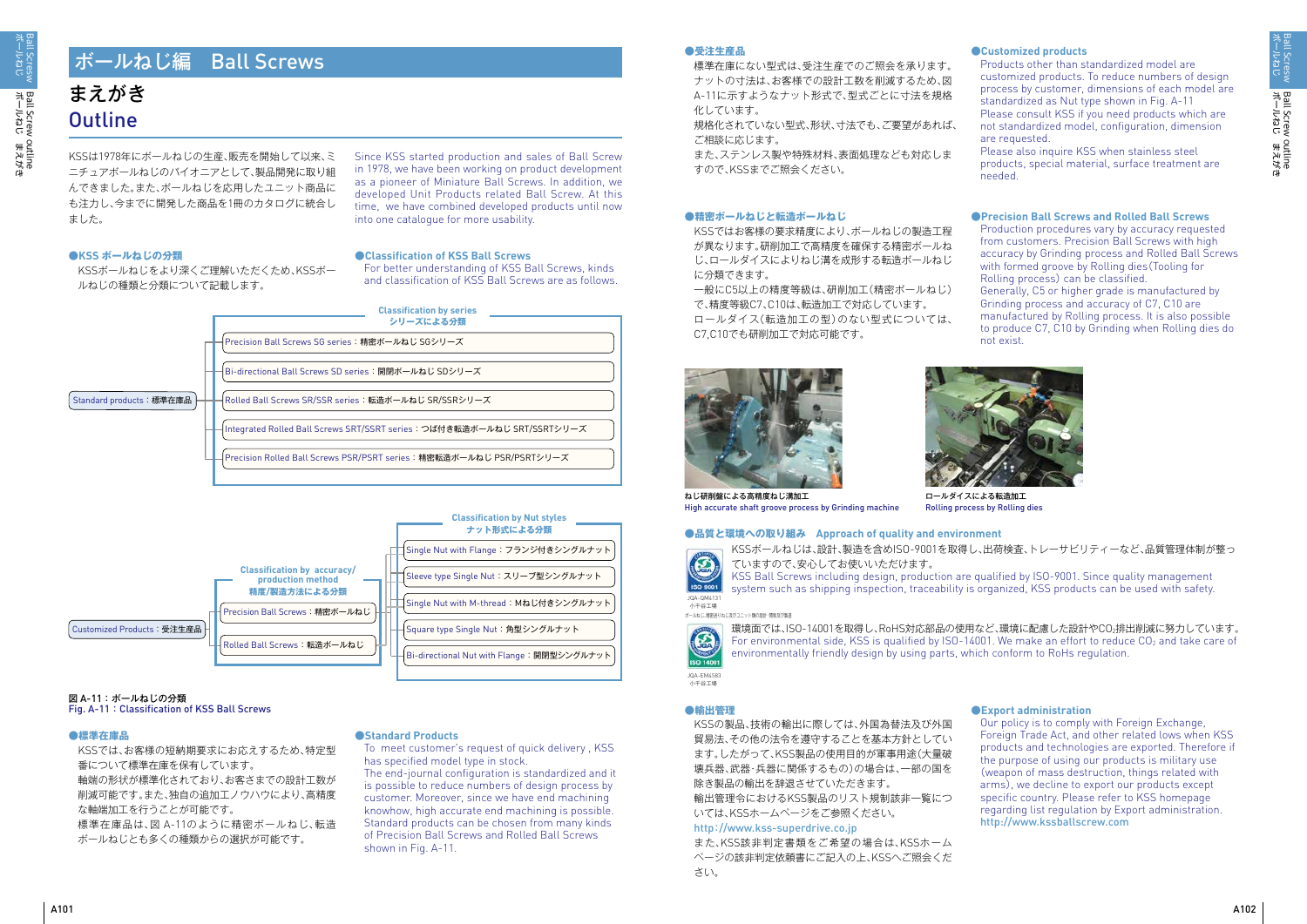ボールねじ Ball Scresw

標準在庫品 まえがき

Standard products in stock Outline

Standard products in stock Outline<br>標準在庫品 まえがき

# 標準在庫品 Standard Products

KSSボールねじ標準在庫品は、以下の種類があります。これ らの標準在庫品を利用すれば、短納期でお客様にお届けす ることが可能です。

KSS has several varieties of standard products as follows. It is possible to make quick delivery to customers by using standard products.

## **●精密ボールねじ Precision Ball Screws**



## SGシリーズ(精密ボールねじ) SG series(Precision Ball Screws)

- ・固定側端末形状を標準化、支持側端末をフリーにして、標準ストロークを設定しています。
- ・支持側端末が未加工のため、希望ストロークに合わせて追加工が可能です。
- ・C3(軸方向すきまゼロ)、C5(軸方向すきま5µm以下)の2種類があります。
- ・ Configuration of fixed side end-journal is standardized, supported side end-journal is free type and standard travel is set up.
- ・ Since supported side end-journal is unfinished, it is possible to do additional end machining with your requested thread length.
- ・ There are C3(Axial play 0), C5(Axial play 5µm or less) available.



- ・1軸で左右開閉を可能にした経済的なボールねじです。
- ・固定側、支持側とも軸端を未加工で在庫していますので、設計の自由度が広がります。
- ・ C3(軸方向すきまゼロ)、C5(軸方向すきま5µm以下)の2種類があります。
- ・ These are economical Ball Screws because a shaft has bi-directional thread.
- ・ Since fixed and supported side end-journal are unfinished, design flexibility is enlarged.
- There are C3(Axial play 0), C5(Axial play 5µm or less) available.

- SRシリーズ(転造ボールねじ)/SSRシリーズ(ステンレス転造ボールねじ) SR series(Rolled Ball Screws)/SSR series(Stainless Rolled Ball Screws)
- ・ねじ溝転造加工による安価な製品を実現した在庫品です。
- ・固定側、支持側とも軸端を未加工で在庫していますので、設計の自由度が広がります。
- ・ Ct7(軸方向すきま20µm以下)、Ct10(軸方向すきま50µm以下)の2種類があります。
- ・ステンレス材の転造ボールねじ(SSRシリーズ)も標準在庫を保有しています。
- ・ Standard and reasonable price products by Rolling formed process.
- ・ Since fixed and supported side end-journal are unfinished, design flexibility is enlarged.
- ・ There are Ct7(Axial play 20µm or less), Ct10(Axial play 50µm or less) available.
- ・ There are also Rolled Ball Screws made of stainless steel(SSR series) in stock.



## SDシリーズ(精密開閉ボールねじ)

SD series(Bi-directional Ball Screws)

## SRTシリーズ(つば付き転造ボールねじ)/SSRTシリーズ(つば付きステンレス転造ボールねじ) SRT series(Rolled Ball Screws with integrated end-journal) SSRT series(Stainless Rolled Ball Screws with integrated end-journal)

- ・転造ボールねじの固定側軸端を太く設定し、未加工の状態で在庫を保有しています。
- ・従来の転造ボールねじに比べ、更なる設計の自由度が広がりました。
- ・軸端形状は、SGシリーズとの互換性を持った設計が可能になりました。
- ・ステンレス材のつば付き転造ボールねじ(SSRTシリーズ)も標準在庫を保有しています。
- ・ Fixed side end-journal is set up bigger than Shaft nominal diameter and unfinished.
- ・ More design flexibility compared to current Rolled Ball Screws.
- ・ It is possible to design end-journal configuration compatible with SG series.
- ・ There are also Integrated end-journal Rolled Ball Screws made of stainless steel(SSRT series) in stock.

## **●精密転造ボールねじ Precision Rolled Ball Screws**



## **●転造ボールねじ Rolled Ball Screws**





## PSRシリーズ(精密転造ボールねじ)/PSRTシリーズ(つば付き精密転造ボールねじ) PSR series(Precision Rolled Ball Screws) PSRT series(Precision Rolled Ball Screws with integrated end-journal)

・従来、Ct7、Ct10の並級しかできなかった転造加工で、精密級(JIS C5)を実現しました。 ・軸端未加工のPSRシリーズと軸端を太く設定したつば付き(PSRT)シリーズを在庫してい

・軸方向すきまは5µm以下に設定していますが、ご要望により軸方向すきまを無くす(予圧)

・つば付きタイプは、固定側軸端が標準化されており、KSSサポートユニットがそのまま取

- 
- ますので、お客様の設計自由度は大きく広がります。
- ことも可能です。
- り付けられます。
- ・ KSS newly developed the high grade accuracy (JIS C5) Rolled Ball Screws, which surpasses the conventional type of Ct7 or Ct10 grade.
- in stock, so wide variety of design choices are available.
- Compact Support Unit can be installed.
- ・ The axial play is set at 5um or less, but zero backlash is possible by your request. ・ For integrated type, fixed side end-journal is standardized and finished, KSS

SSRT

・ PSR series with unfinished end-journal and PSRT series with integrated end-journal are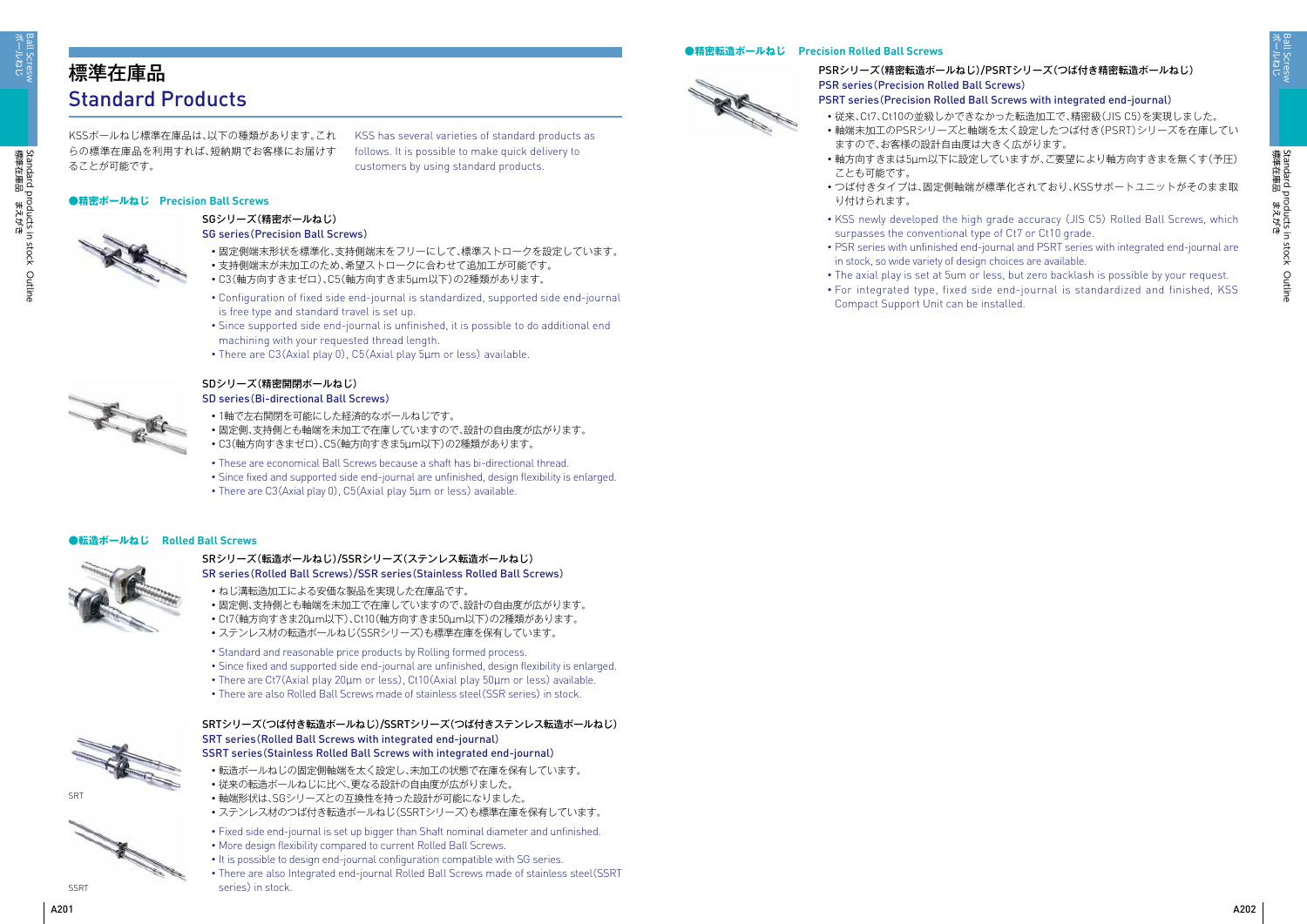ボールねじ Ball Scresw

ポールねじ Ball Scresw

## **●軸端追加工**

KSSでは独自の追加工ノウハウにより、精度劣化のない軸端加工が可能です。軸端の追加工は、是非KSSにお任せください。 以下に追加工の際の注意事項を記載いたします。

## **●Additional end-journal machining**

Technology of KSS end-journal machining enables to keep high accuracy of Ball Screws after re-works. Please ask for end-journal machining to us. Precautions of end-journal machining are as follows.

- 1)軸端の追加工はKSSで行うことをお奨めします。KSS以外で追加工を行う場合は、追加工後の精度保証は いたしかねますので、ご了承ください。 2)カタログ標準形状以外の追加工については、追加工指示図(ポンチ絵)とともに、ご指示くださるようお願いいたします。 3)ナットの追加工は、行っておりませんので、フランジ形状等は、寸法表に合わせて設計するようにしてください。 4)潤滑 ボールねじを使用する上で、潤滑剤の供給は必ず行ってください。 KSS標準在庫品は、長期間の保管を前提とし、防錆油を塗布して真空包装しています。 追加工ご依頼の際に、潤滑剤のご指定があれば、ご指定の潤滑剤をボールねじに塗布して納入いたします。 なお、防錆油は潤滑剤ではありませんので、ご使用の際は白灯油等でボールねじを洗浄し、防錆油を除去後、 ご使用の潤滑剤(グリースまたは潤滑油)を塗布してください。 2~3ヶ月に1度、グリースの点検を行ってください。ご使用中にグリースが汚れてきた場合は、 古いグリースを拭き取ったあとに給脂を行ってください。 5)ナットの自重落下 ボールねじをすきま仕様でご使用の場合、ナットは自重で落下します。十分に注意してください。 6)お客様での追加工 お客様での追加工は、精度保証外ですが、やむを得ず実施する場合は、上記の注意事項に加え以下の点に 注意してください。 ・ナット内への粉塵の侵入 追加工の際にナット内に粉塵が侵入しないようにご注意ください。 ねじ軸にナットを取りつけたまま追加工する場合は、ナットをビニール等で包み、両端をテープで密封するなど、 確実に保護してください。 ・ナットの取り外し ナットを取り外す場合は、図 A-21のように仮軸を使用してください。仮軸はご要望により付属いたします。 仮軸でのナットの取り外し、再組み付けの際は、ボールとねじ溝がかみ合っていることを確認しながら、 確実にゆっくりと行ってください。 ・追加工後の洗浄 追加工後は、ボールねじに付着したごみ等を清浄な白灯油できれいに洗浄してください。 ・潤滑剤の塗布 追加工後、ご使用前に潤滑剤の塗布を行ってください。
- ・保管
- 追加工後、長期間保管する場合は、防錆処理を確実に行ってください。

図 A-21:仮軸とナット取り外し

- 1)We recommend additional end-journal machining is done by KSS. We do not guarantee accuracy after re-works done by other than KSS.
- 2) When additional end-journal machining other than standard configuration in catalogue is requested, please send us drawing with end-journal profile on it.
- 3)Additional machining is not applied to the Nut. Please design flange configuration according to our dimension table.
- 4)Lubrication
- In Ball Screws use, lubricant should be applied on them. KSS Ball Screws are in vacuum wrapping with anti-rust oil due to purpose for long term stock. If you need specified lubricant, we will supply Ball Screws with lubricant you requested when requesting additional end-journal machining.
- Since anti-rust oil is not lubricant, Ball Screws should be washed off anti-rust oil with clean Kerosene and apply lubricant (Grease or lubricating oil).
- Please check the lubricant condition every 2 or 3months. If grease is contaminated, remove old grease, and replace with the new one.
- 5) Ball Nut falling by weight
- If Ball Screw is not preloaded, Ball Nut will fall down due to its own weight. Care must be taken.
- 6) Additional end-journal machining by customer Additional end-journal machining done by customer is out of our guarantee, but in case of unavoidably conducting, please take caution regarding above precautions as well as following points.
	- ・ Invasion of dust inside Nut Care must be taken regarding invasion of dust inside Nut when additional end-journal machining. If additional end-journal machining is being done to the Shaft with Ball Nut, wrap the Nut with vinyl, sealing up both ends and surely protect it from dust.
	- ・Nut removal
	- In case of Nut removal, please use dummy shaft shown in Fig. A-21. We can supply dummy shaft with products if you request.
	- Make sure Balls and Screw Shaft groove are meshing correctly and remove the Nut slowly as well as reassembling.
- ・ Cleaning after additional end-journal machining After additional end-journal machining, Ball Screws should be washed dust off with clean Kerosene. ・Applying lubrication
- After additional end-journal machining, apply lubricant before using Ball Screw. ・Storage
- After additional end-journal machining, surely conduct anti-rust treatment when Ball Screws are in long term stock.

## Fig. A-21 : Dummy shaft and Nut removal



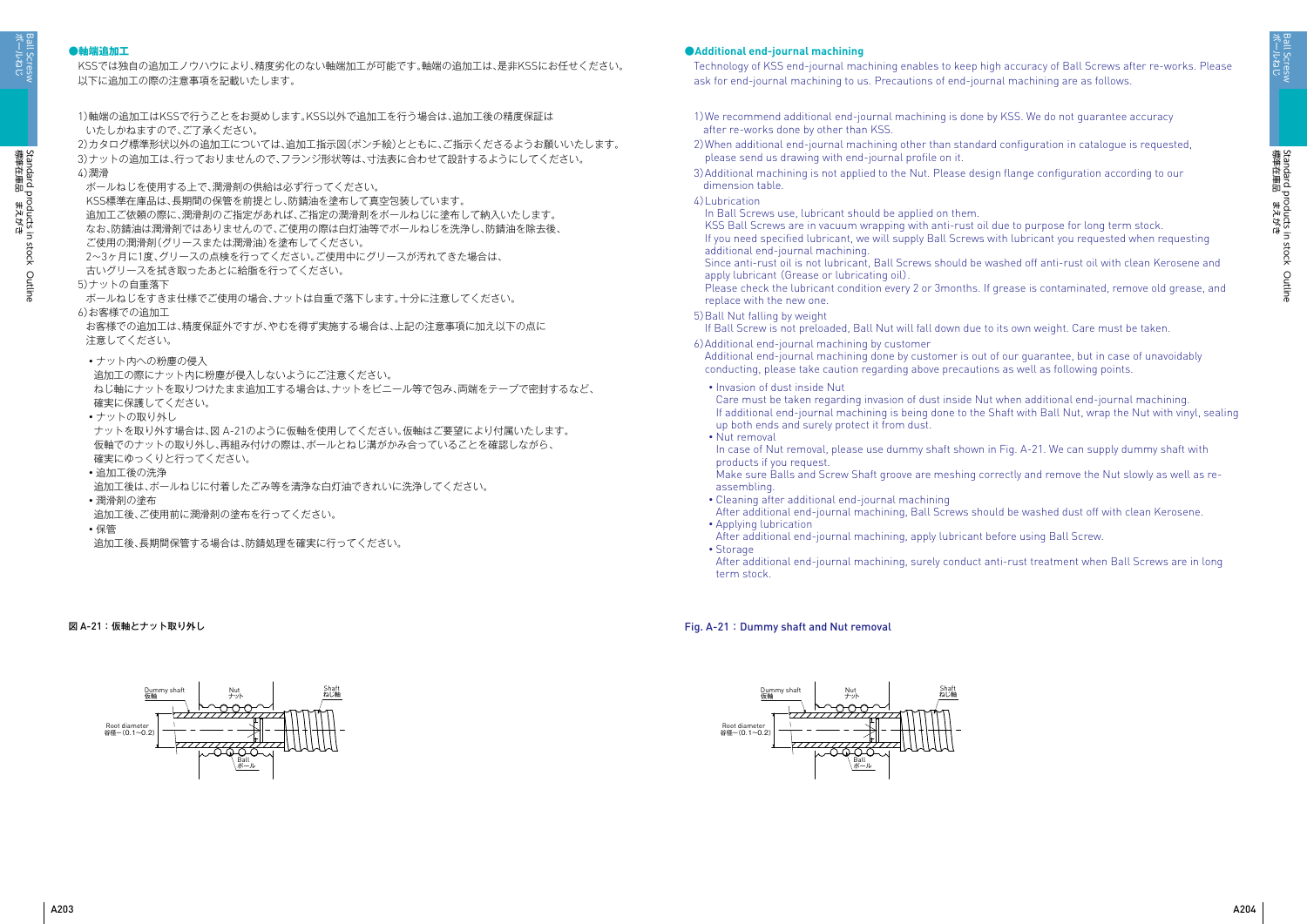

Customized products Outline<br>受注生産品 まえがき 受注生産品 まえがき Customized products Outline

受注生産品は、精密ボールねじ、転造ボールねじともに、 ナット形式ごとに寸法を規格化しています。ナット形式は 以下の種類があります。これら以外の形式、寸法についても、 特注品として製作いたしますのでKSSへご照会ください。

## **●Variety of Customized products**

Customized Precision Ball Screws and Rolled Ball Screws are both standardized in Ball Nut dimension only. Please refer to following description about Standardized Ball Nut type. If you need special Ball Nut other than below, feel free to ask KSS. KSS will provide with required Ball Nut as a special order.

# 受注生産品 Customized products

KSSでは、標準在庫品以外にお客様のあらゆる設計のご要 求にお応えすべく、受注生産品も対応しています。 お客様の設計工数を削減するため、各種ナット形式につい て規格化しています。

## **●受注生産品の種類**

In order to meet the needs of customer's requested design, we offer customized products.

To reduce design process at customer, each Nut type is standardized.

取付け面を広く、ナットの中心と並行に設け、角型形状にしたタイプです。ナットそのものにハ ウジング機能を持たせたため、フランジ方式に比べコンパクトな設計が可能です。

The Square Nut is finished with a large mounting face parallel to the Nut center. Nut itself has Housing function. This allows more compact design compared to Flange type.

### **●角型シングルナット Square type Single Nut**



精密ボールねじのみ Precision Ball Screws only

#### **●開閉型シングルルナット Bi-directional Nut with Flange**

1本のねじ軸に右ねじと左ねじの両方を加工することにより、開閉ねじとして機能します。 ナットはフランジ付きシングルナットを規格化していますが、スリーブ型等も製作可能です。

なお、左右のねじ位相管理も可能です。 Since there are both Right-handed thread and Left-handed thread on a Shaft, it has

Bi-directional function. Single Nut with Flange type is standardized, but it is also possible to manufacture Sleeve type Nut. In addtion, absolute positon control for both Nut is available.

## ●その他 Others



Precision Ball Screws only



ナット1個の最も簡単なタイプです。通常わずかな軸方向すきまを与えて使用しますが、オー バーサイズボールを使用することで、軽予圧を与え、バックラッシュを無くすこともできます (精密級のみ)。ナットの取付けはフランジ部のボルト穴で行ってください。循環方式により、 FBS,MRB(リターンプレート式)、FKB(こま式)、FDB(エンドデフレクタ式)、FEB(エンド キャップ式)などに区別できます。詳細は寸法表を参照ください。

It is the most simple Single Nut type. Normally Ball Screws are used with small Axial play, but using oversized Balls allows the application of light preloading and eliminates backlash(only Precision grade). Nut should be mounted using bolt holes in Flange. FBS,MRB(Return-plate), FKB(Internal-deflector), FDB(End-deflector), FEB (End-cap) circulation system can be distinguished. Please refer to dimension table .

## **●フランジ付きシングルナット Single Nut with Flange**



精密ボールねじ/転造ボールねじ Precision & Rolled Ball Screws

のメートルねじを利用して行います。シリンダーなどを取付けるのに最適なナットです。

円筒型ナットの片側端面にメートルねじを設けたタイプです。ナットの取付けは、ナット端面 **●Mねじ付きシングルナット Single Nut with M‐thread**

> The Cylindrical type with M-thread at the Nut end. The Nut should be mounted using M-thread. It is suitable for mounting with cylinder.



精密ボールねじ/転造ボールねじ Precision & Rolled Ball Screws

円筒型ナット1個のもので、径方向のコンパクト化が実現しています。フランジ付きシングル ナットと同様、軸方向すきまをゼロにすることもできます(精密級のみ)。ナットの取付けは、円 筒面に設けたキー溝とナット端面を利用して固定します。

It is Cylindrical Single Nut which is compact. Alike Single Nut with Flange, Axial play can be eliminated(only Precision grade). The Nut should be mounted by clamping on the key way on the Nut outer and Nut end surface.

## **●スリーブ型シングルナット Sleeve type Single Nut**



精密ボールねじ/転造ボールねじ Precision & Rolled Ball Screws 特殊仕様品としてダブルナットの製作も行いますので、ご要望の際はKSSまでお問い合わせく ださい。 KSS can provide Double Nut style as one of choices for pre-loaded Ball Screws as special customized products. Please ask KSS representative if necessary.

フランジ付きダブルナット Double Nut with Flange



スリーブ型ダブルナット Sleeve type Double Nut